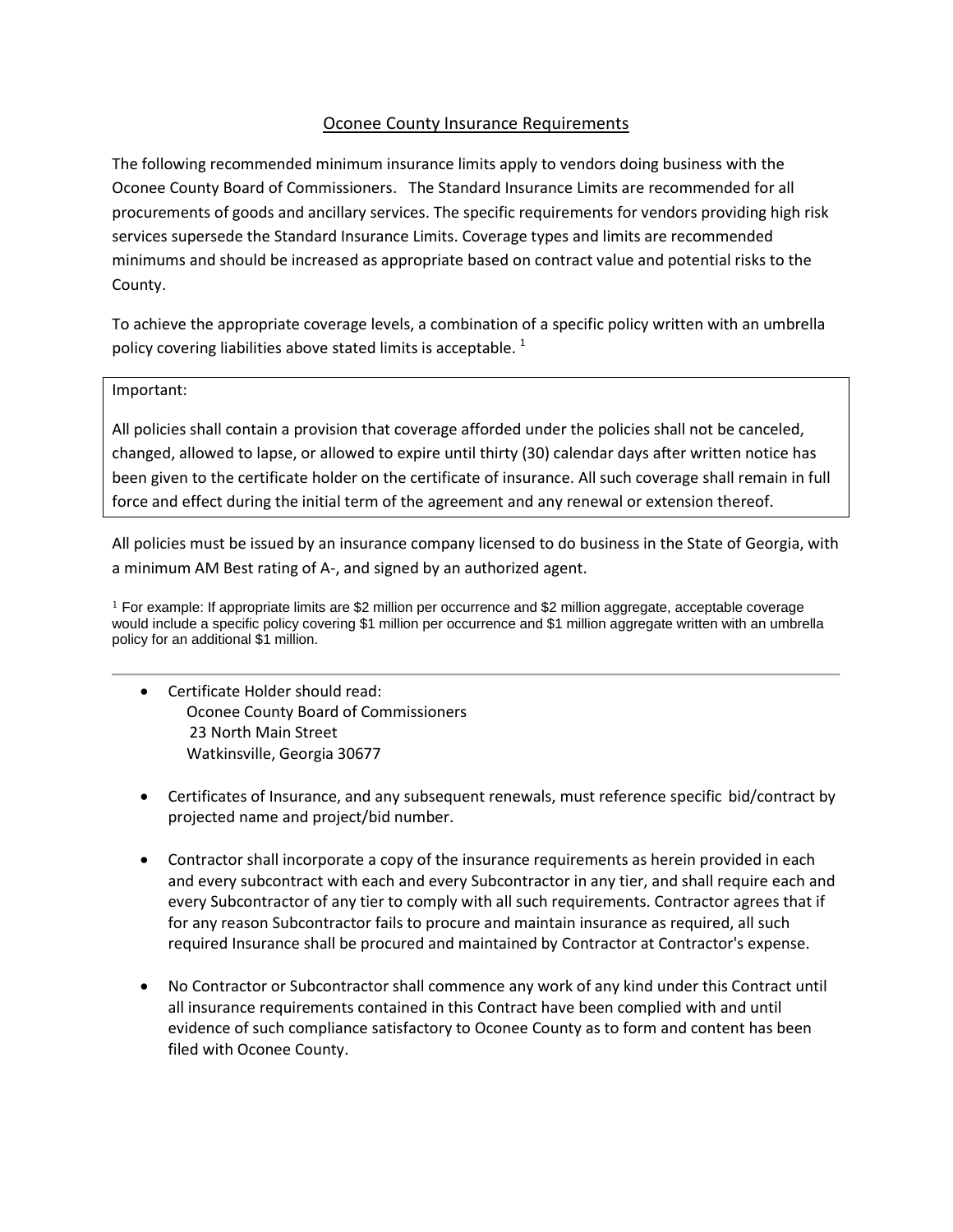- Compliance by the Contractor and all subcontractors with the foregoing requirements as to carrying insurance shall not relieve the Contractor and all Subcontractors of their liability provisions of the Contract.
- The Contractor and all Subcontractors are to comply with the Occupational Safety and Health Act of 1970, Public Law 91-956, and any other laws that may apply to this Contract.
- The Contractor shall at a minimum apply risk management practices accepted by the contractors' industry.

## **A. STANDARD INSURANCE LIMITS FOR GOODS AND ANCILLARY SERVICES**

| Workers Compensation (WC):                | Statutory Limits – required in all contracts |
|-------------------------------------------|----------------------------------------------|
| Bodily injury by Accident – each employee | \$100,000                                    |
| Bodily injury by Disease – each employee  | \$100,000                                    |
| Bodily Injury by Disease – policy limit   | \$500,000                                    |
| Commercial General Liability (CGL):       |                                              |
| Each Occurrence Limit                     | \$1,000,000                                  |
| Personal & Advertising Injury Limit       | \$1,000,000                                  |
| General Aggregate Limit                   | \$2,000,000                                  |
| Products/Completed Ops. Aggregate Limit   | \$2,000,000                                  |
|                                           |                                              |
|                                           |                                              |

Automobile Liability

Combined Single Limit \$ 1,000,000

### **B. HIGH RISK INSURANCE LIMITS**

# **1. Ambulance Service:**

Workers Compensation (WC): **Required for all Contracts** 

### **NO EXEMPTIONS**

Commercial General Liability (CGL):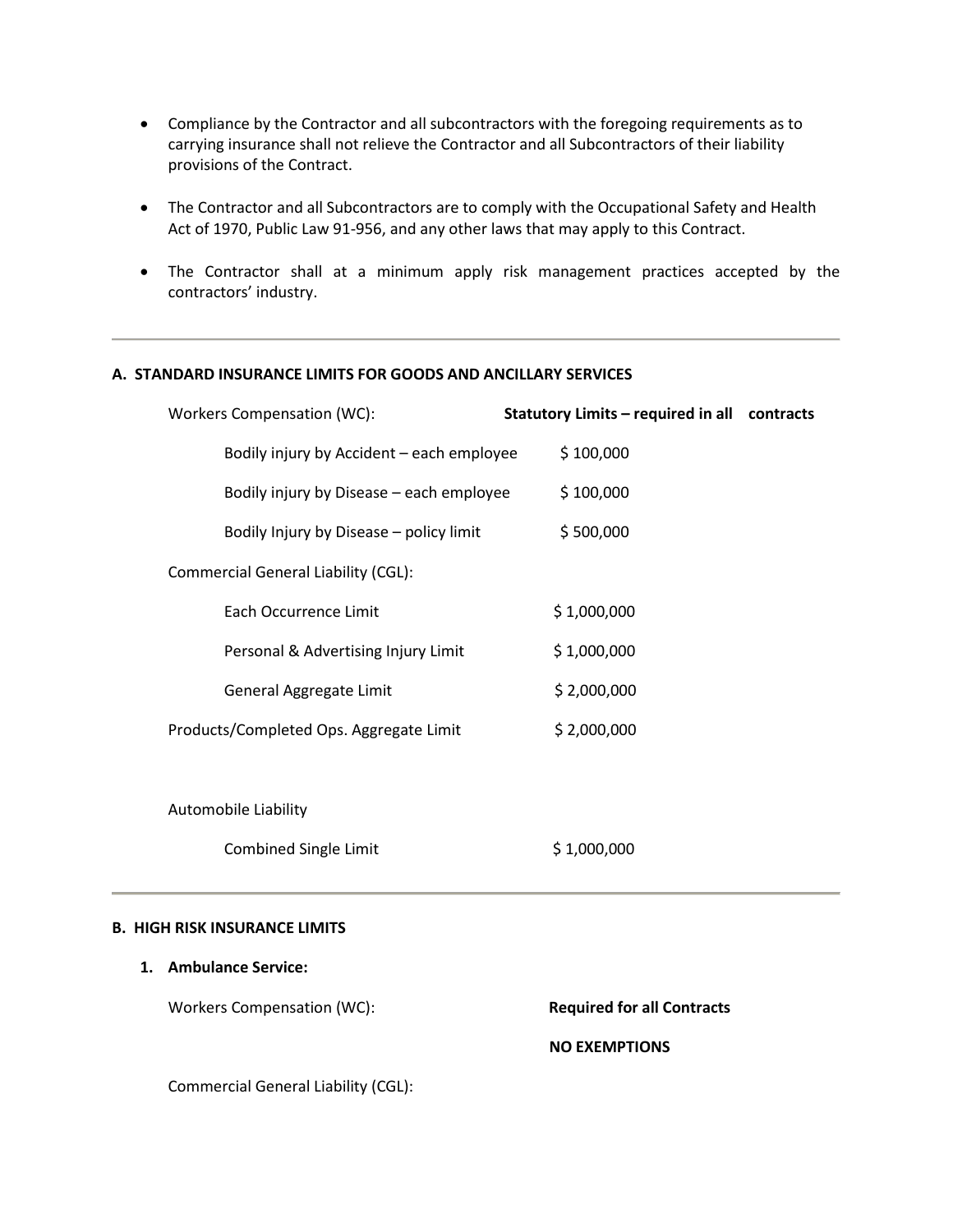|                      | <b>Fach Occurrence Limit</b>            |             | \$1,000,000 |
|----------------------|-----------------------------------------|-------------|-------------|
|                      | Personal & Advertising Injury Limit     |             | \$1,000,000 |
|                      | General Aggregate Limit                 |             | \$2,000,000 |
|                      | Products/Completed Ops. Aggregate Limit |             | \$2,000,000 |
| Automobile Liability |                                         |             |             |
|                      | <b>Combined Single Limit</b>            | \$3,000,000 |             |
|                      | Professional liability                  | \$3,000,000 |             |

Additional Insured: The vendor shall add the "Oconee County Board of Commissioners, its officers, employees and agents" as an additional insured under the commercial general, automobile, and professional liability policies.

| 2. Asbestos Abatement:                                                                           |                                   |
|--------------------------------------------------------------------------------------------------|-----------------------------------|
| Workers Compensation (WC):                                                                       | <b>Required for all Contracts</b> |
|                                                                                                  | <b>NO EXEMPTIONS</b>              |
| Commercial General Liability (CGL):                                                              |                                   |
| Each Occurrence Limit                                                                            | \$1,000,000                       |
| Personal & Advertising Injury Limit                                                              | \$1,000,000                       |
| General Aggregate Limit                                                                          | \$2,000,000                       |
| Products/Completed Ops. Aggregate Limit                                                          | \$2,000,000                       |
| Automobile Liability                                                                             |                                   |
| <b>Combined Single Limit</b>                                                                     | \$1,000,000                       |
| Contractor's Pollution Liability (with 1 year extended reporting period)                         |                                   |
| Each Occurrence                                                                                  | \$3,000,000                       |
| dditional Insured:  The vendor shall add the "Oconee County Roard of Commissioners  its officers |                                   |

Additional Insured: The vendor shall add the "Oconee County Board of Commissioners, its officers, employees and agents" as an additional insured under the commercial general, automobile, and contractor's pollution liability policies.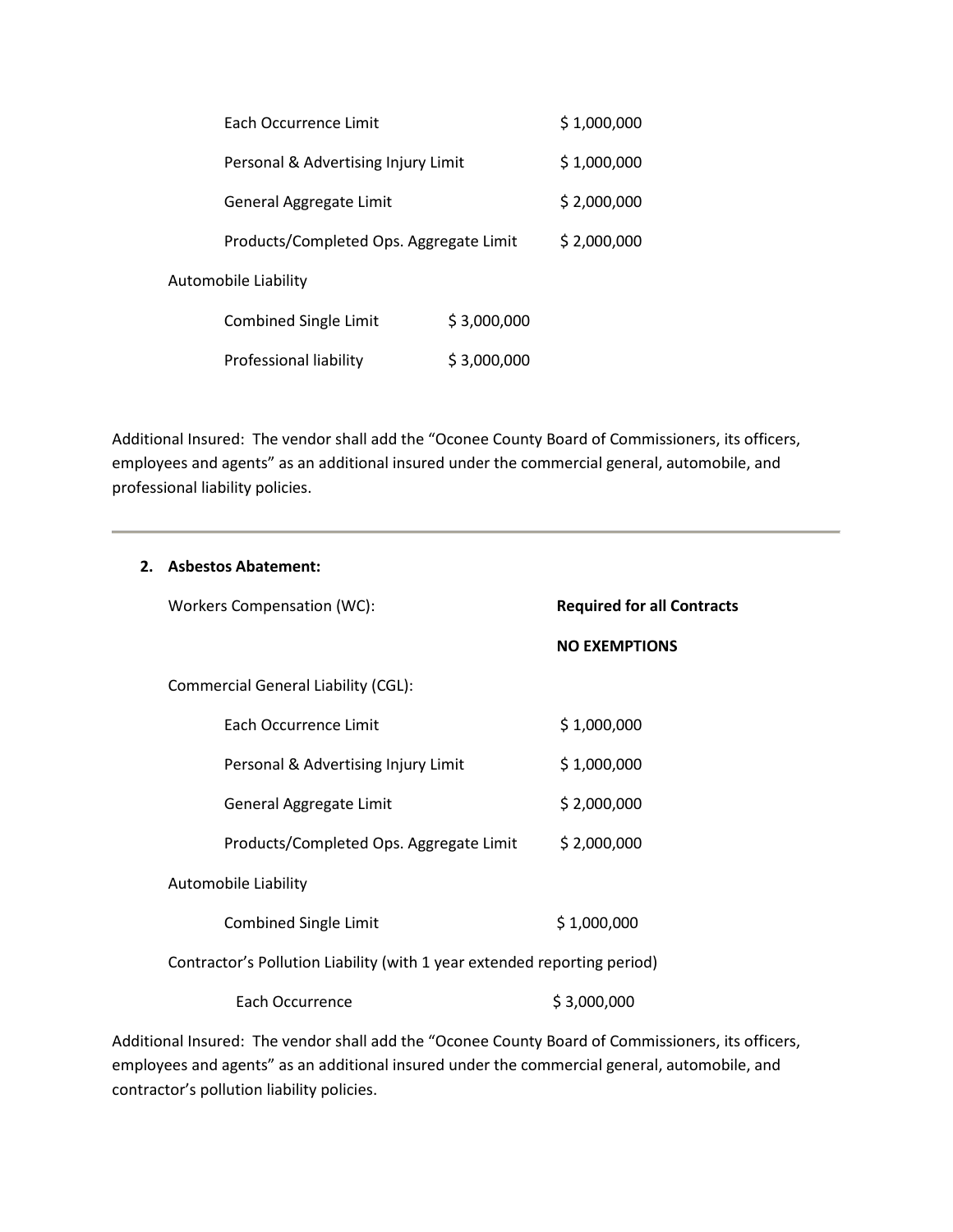3. **Building Remodeling and Construction:** This includes all aspects of building work, including, but not limited to, ducts, electrical, HVAC, painting, plumbing, roofing, etc.

| Workers Compensation (WC):                | <b>Required for all Contracts</b>         |
|-------------------------------------------|-------------------------------------------|
|                                           | <b>NO EXEMPTIONS</b>                      |
| Commercial General Liability (CGL):       |                                           |
| Each Occurrence Limit                     | \$1,000,000                               |
| Personal & Advertising Injury Limit       | \$1,000,000                               |
| General Aggregate Limit                   | \$2,000,000 (per project)                 |
| Products/Completed Ops. Aggregate Limit   | \$2,000,000                               |
| Automobile Liability                      |                                           |
| <b>Combined Single Limit</b>              | \$1,000,000                               |
| Property Coverage or Builders Risk Policy | Equal to or greater than the existing     |
|                                           | building limit if performing renovations. |
|                                           |                                           |

If hazardous substances are involved:

Contractor's Pollution Liability (with 1 year extended reporting period)

| Each Occurrence | \$1,000,000 |
|-----------------|-------------|
| Aggregate       | \$2,000,000 |

Other specific coverage requirements / levels may exist depending on project size, scope, and type.

Additional Insured: The vendor shall add the "Oconee County Board of Commissioners, its officers, employees and agents" as an additional insured under the commercial general, automobile, and contractor's pollution liability policies.

# **4. Consulting Services:**

Workers Compensation (WC): **Required for all Contracts** 

 **NO EXEMPTIONS**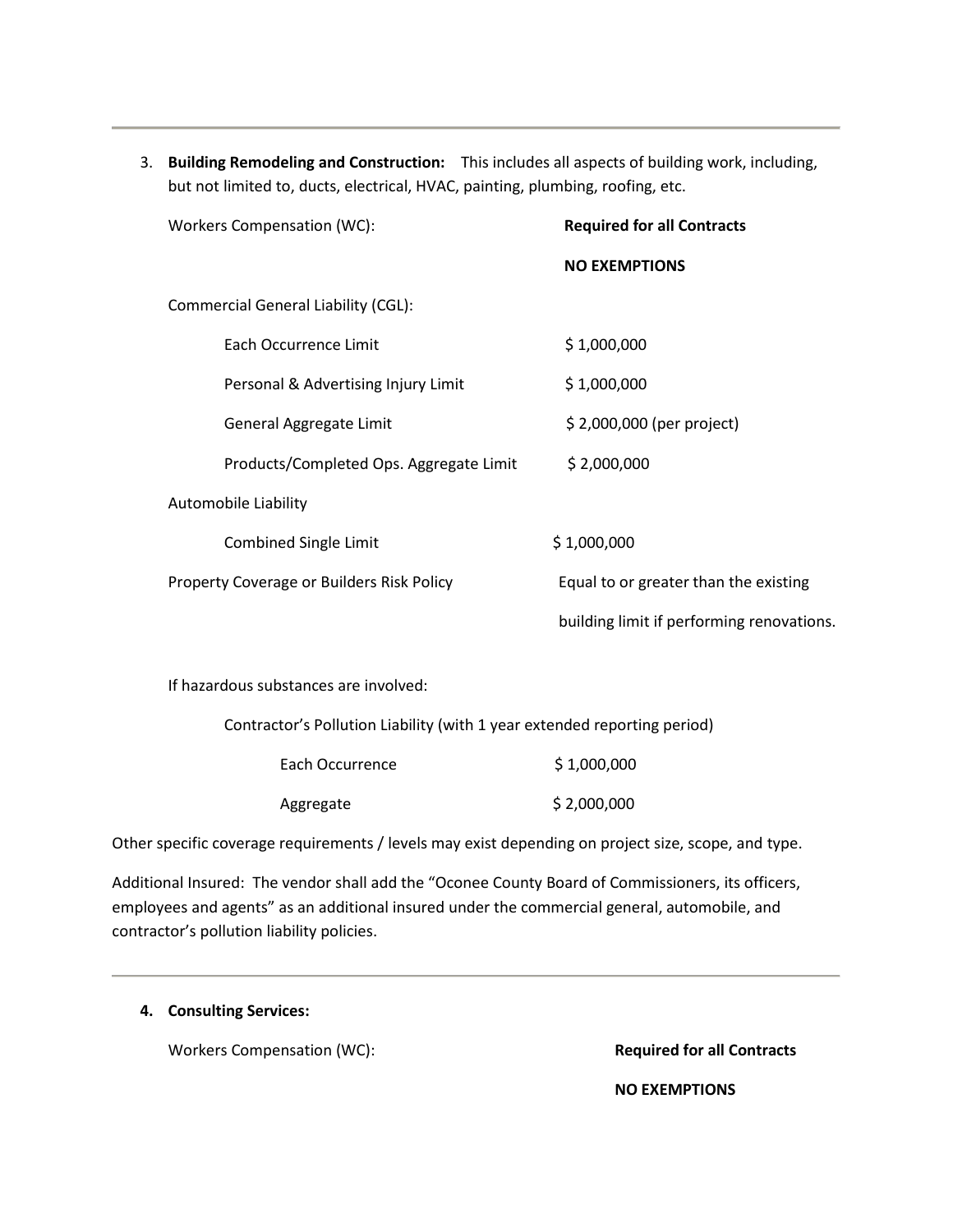Commercial General Liability (CGL):

| <b>Fach Occurrence Limit</b>                                              | \$1,000,000 |
|---------------------------------------------------------------------------|-------------|
| Personal & Advertising Injury Limit                                       | \$1,000,000 |
| General Aggregate Limit                                                   | \$2,000,000 |
| Products/Completed Ops. Aggregate Limit                                   | \$2,000,000 |
| Automobile Liability                                                      |             |
| <b>Combined Single Limit</b>                                              | \$1,000,000 |
| Type and limits defer by consulting type<br><b>Professional Liability</b> |             |

Additional Insured: The vendor shall add the "Oconee County Board of Commissioners, its officers, employees and agents" as an additional insured under the commercial general, automobile, and professional liability policies.

| 5. Custodial Services:                  |                                   |
|-----------------------------------------|-----------------------------------|
| Workers Compensation (WC):              | <b>Required for all Contracts</b> |
|                                         | <b>NO EXEMPTIONS</b>              |
| Commercial General Liability (CGL):     |                                   |
| Each Occurrence Limit                   | \$1,000,000                       |
| Personal & Advertising Injury Limit     | \$1,000,000                       |
| General Aggregate Limit                 | \$2,000,000                       |
| Products/Completed Ops. Aggregate Limit | \$2,000,000                       |
|                                         |                                   |
| Automobile Liability                    |                                   |
| <b>Combined Single Limit</b>            | \$1,000,000                       |

Additional Insured: The vendor shall add the "Oconee County Board of Commissioners, its officers, employees and agents" as an additional insured under the commercial general, automobile and professional liability policies.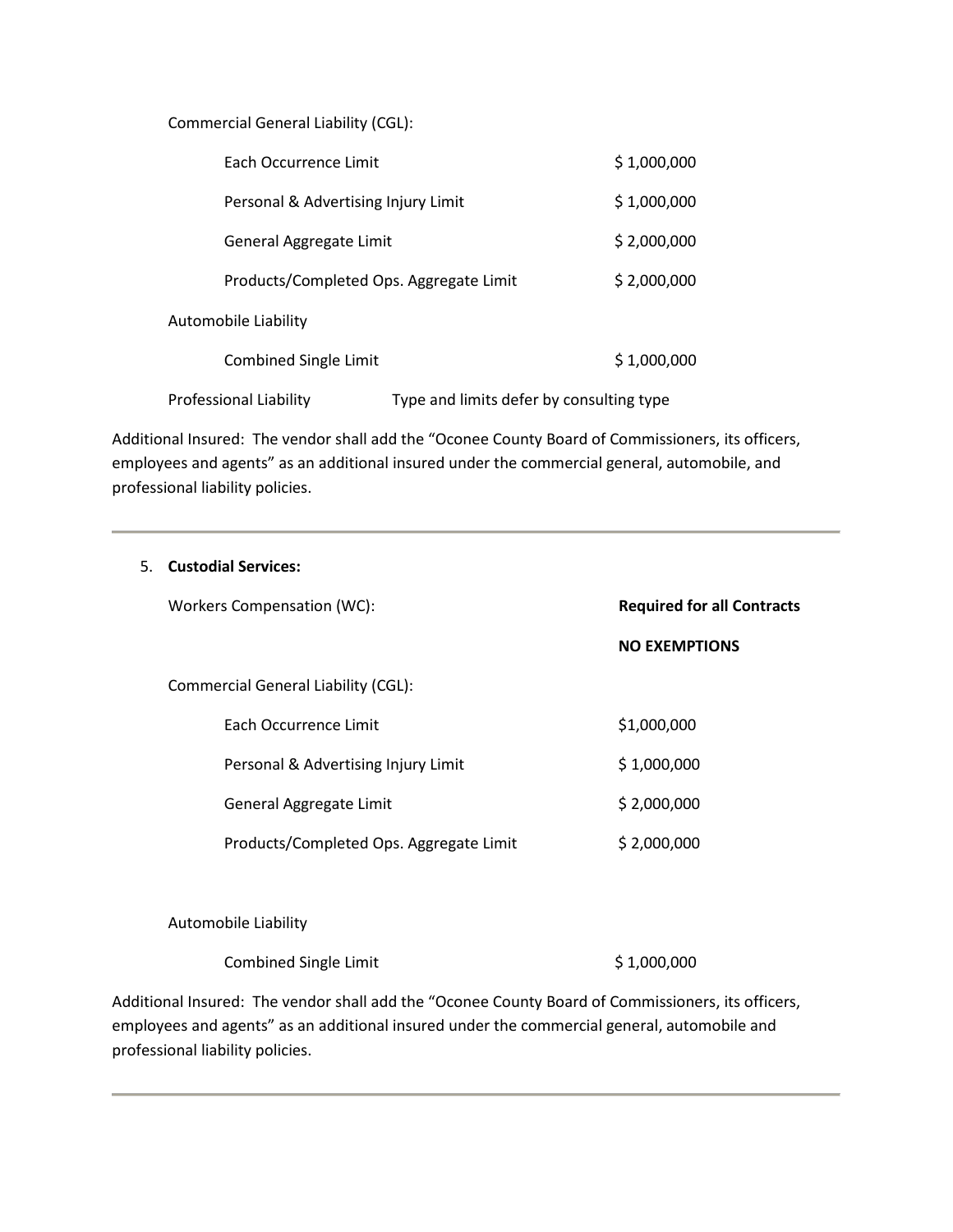6. **Elevator Maintenance** (includes all passenger and freight elevators):

| Workers Compensation (WC):              | <b>Required for all Contracts</b> |
|-----------------------------------------|-----------------------------------|
|                                         | <b>NO EXEMPTIONS</b>              |
| Commercial General Liability (CGL):     |                                   |
| Each Occurrence Limit                   | \$1,000,000                       |
| Personal & Advertising Injury Limit     | \$1,000,000                       |
| General Aggregate Limit                 | \$2,000,000                       |
| Products/Completed Ops. Aggregate Limit | \$2,000,000                       |
| Automobile Liability                    |                                   |
| <b>Combined Single Limit</b>            | \$1,000,000                       |

Additional Insured: The vendor shall add the "Oconee County Board of Commissioners, its officers, employees and agents" as an additional insured under the commercial general and automobile liability policies.

# **7. Food Service:**

| Workers Compensation (WC):              | <b>Required for all Contracts</b> |
|-----------------------------------------|-----------------------------------|
|                                         | <b>NO EXEMPTIONS</b>              |
| Commercial General Liability (CGL):     |                                   |
| Each Occurrence Limit                   | \$1,000,000                       |
| Personal & Advertising Injury Limit     | \$1,000,000                       |
| General Aggregate Limit                 | \$2,000,000                       |
| Products/Completed Ops. Aggregate Limit | \$2,000,000                       |
| Liquor Liability (When applicable)      | \$1,000,000                       |
| Automobile Liability                    |                                   |
| <b>Combined Single Limit</b>            | \$1,000,000                       |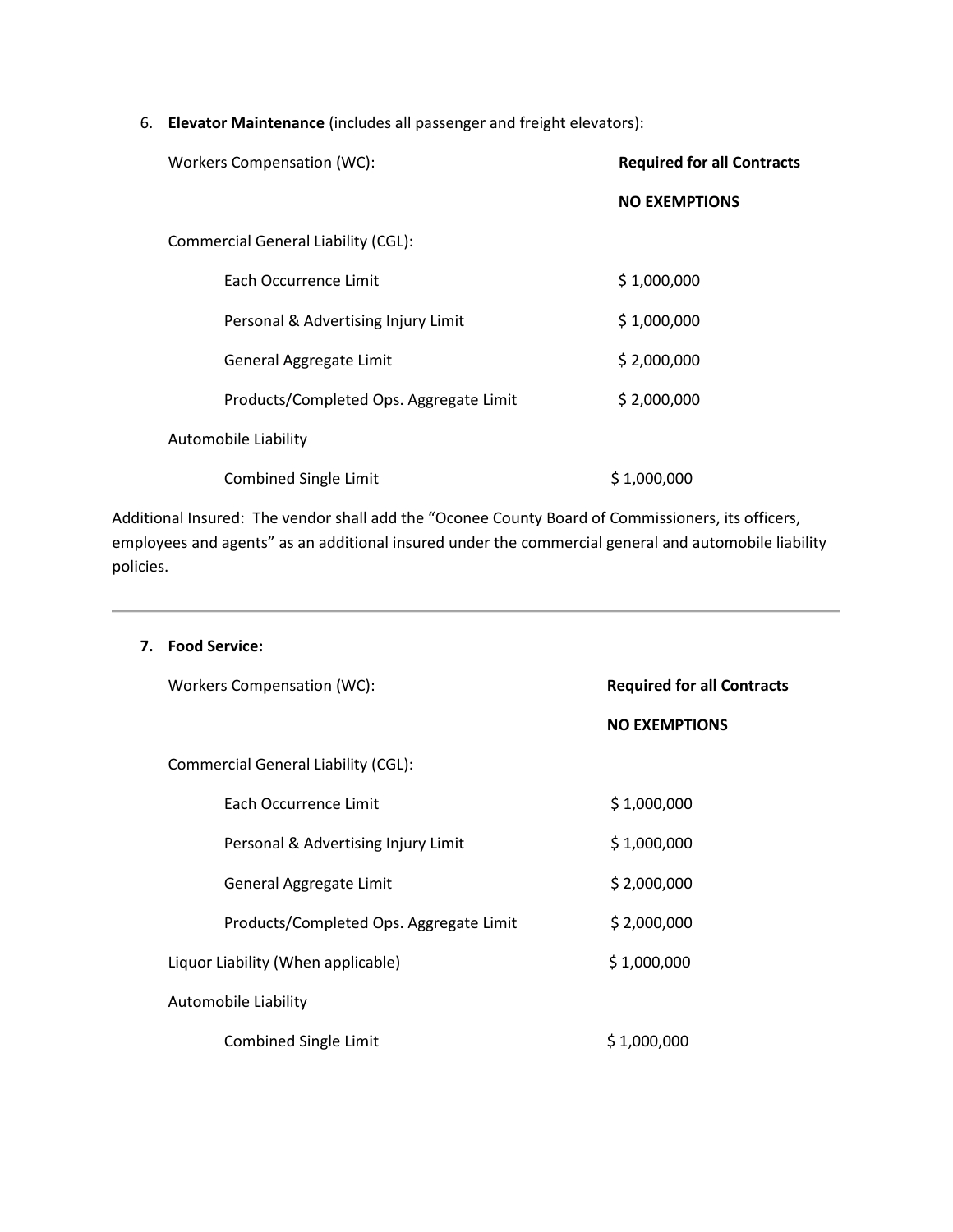Additional Insured: The vendor shall add the "Oconee County Board of Commissioners, its officers, employees and agents" as an additional insured under the commercial general, automobile, and liquor liability policies.

**8. Information Technology:** See Standard Insurance Limits and Professional Liability insurance which includes Errors and Omissions coverage.

| 9. Landscaping / Lawn Care:                                                   |                                   |
|-------------------------------------------------------------------------------|-----------------------------------|
| Workers Compensation (WC):                                                    | <b>Required for all Contracts</b> |
|                                                                               | <b>NO EXEMPTIONS</b>              |
| Commercial General Liability (CGL):                                           |                                   |
| Each Occurrence Limit                                                         | \$1,000,000                       |
| Personal & Advertising Injury Limit                                           | \$1,000,000                       |
| General Aggregate Limit                                                       | \$2,000,000                       |
| Products/Completed Ops. Aggregate Limit                                       | \$2,000,000                       |
|                                                                               |                                   |
| Automobile Liability                                                          |                                   |
| <b>Combined Single Limit</b>                                                  | \$1,000,000                       |
|                                                                               |                                   |
| If herbicide, fungicide, pesticide or other chemical application is involved: |                                   |
| Environmental Impairment Liability (with 1 year extended reporting period)    |                                   |
| <b>Each Occurrence</b>                                                        | \$1,000,000                       |
|                                                                               |                                   |

Additional Insured: The vendor shall add the "Oconee County Board of Commissioners, its officers, employees and agents" as an additional insured under the commercial general, automobile, and

Aggregate \$ 2,000,000

environmental impairment liability policies.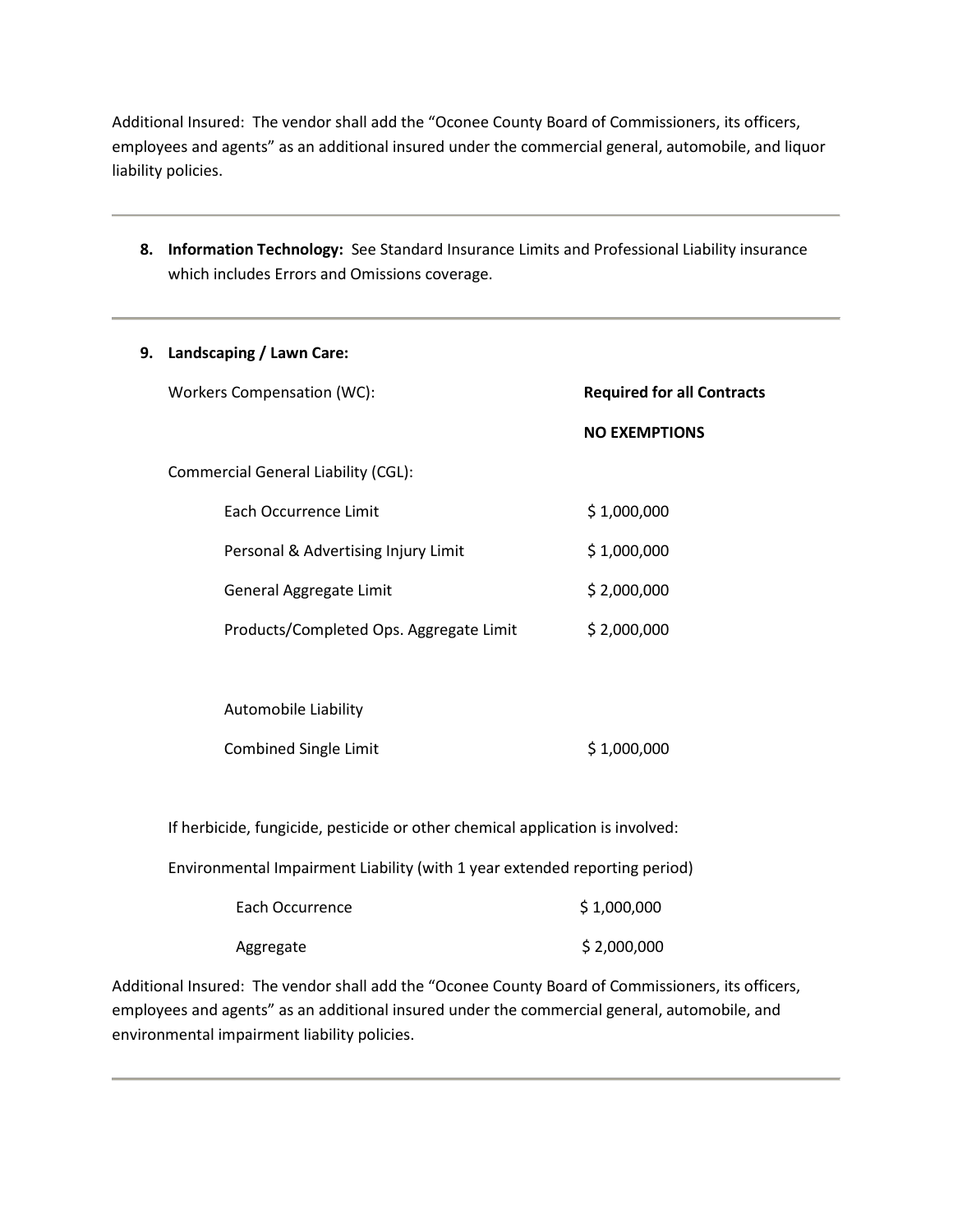10. **Medical/Therapist Services** (including optical and laboratory): This includes all contracted medical services, including but not limited to, assisted physician services, laboratory equipment maintenance, and patient testing.

| Workers Compensation (WC):              | <b>Required for all Contracts</b> |
|-----------------------------------------|-----------------------------------|
|                                         | <b>NO EXEMPTIONS</b>              |
| Commercial General Liability (CGL):     |                                   |
| Each Occurrence Limit                   | \$1,000,000                       |
| Personal & Advertising Injury Limit     | \$1,000,000                       |
| General Aggregate Limit                 | \$2,000,000                       |
| Products/Completed Ops. Aggregate Limit | \$2,000,000                       |
|                                         |                                   |
| Automobile Liability                    |                                   |
| <b>Combined Single Limit</b>            | \$1,000,000                       |
|                                         |                                   |
| Professional liability (malpractice)    | \$3,000,000                       |

Additional Insured: The vendor shall add the "Oconee County Board of Commissioners, its officers, employees and agents" as an additional insured under the commercial general, automobile, and professional liability policies.

# **11. Pest Control:**

| Workers Compensation (WC):              | <b>Required for all Contracts</b> |
|-----------------------------------------|-----------------------------------|
|                                         | <b>NO EXEMPTIONS</b>              |
| Commercial General Liability (CGL):     |                                   |
| <b>Fach Occurrence Limit</b>            | \$1,000,000                       |
| Personal & Advertising Injury Limit     | \$1,000,000                       |
| General Aggregate Limit                 | \$2,000,000                       |
| Products/Completed Ops. Aggregate Limit | \$2,000,000                       |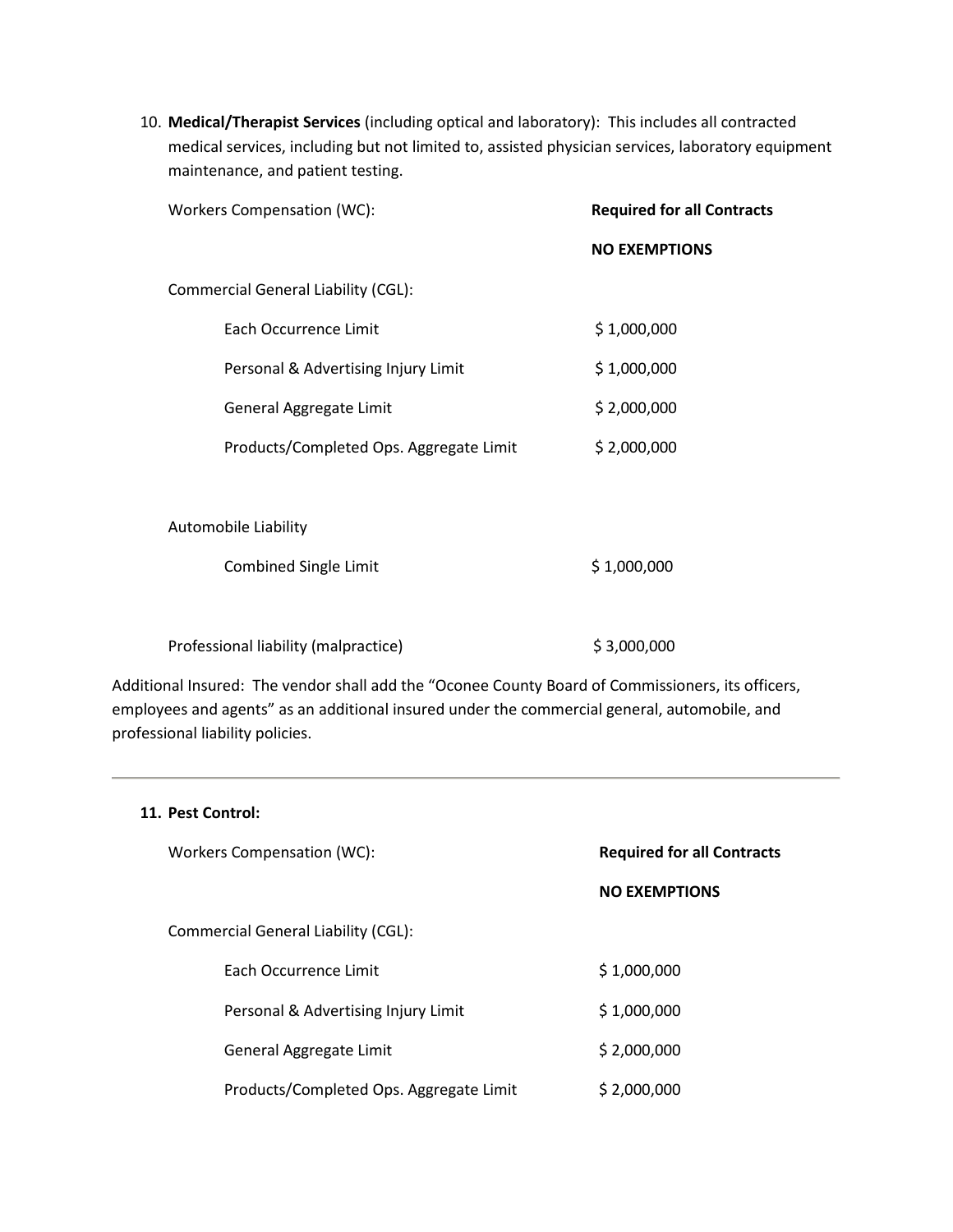Automobile Liability

| Combined Single Limit | \$1,000,000                                                                |
|-----------------------|----------------------------------------------------------------------------|
|                       | Environmental Impairment Liability (with 1 year extended reporting period) |
| Each Occurrence       | \$1,000,000                                                                |
| Aggregate             | \$2,000,000                                                                |

Additional Insured: The vendor shall add the "Oconee County Board of Commissioners, its officers, employees and agents" as an additional insured under the commercial general, automobile, and professional environmental impairment liability policies.

12. **Recreational Services:** This includes a broad range of contracted services, including, but not limited to, golf course management, amusement services, pyrotechnic display, camps and clinics not sponsored by the agency.

| Workers Compensation (WC):              | <b>Required for all Contracts</b> |  |
|-----------------------------------------|-----------------------------------|--|
|                                         | <b>NO EXEMPTIONS</b>              |  |
| Commercial General Liability (CGL):     |                                   |  |
| Each Occurrence Limit                   | \$1,000,000                       |  |
| Personal & Advertising Injury Limit     | \$1,000,000                       |  |
| General Aggregate Limit                 | \$2,000,000                       |  |
| Products/Completed Ops. Aggregate Limit | \$2,000,000                       |  |
| Automobile Liability                    |                                   |  |
| <b>Combined Single Limit</b>            | \$1,000,000                       |  |
| Umbrella Liability                      | \$2,000,000                       |  |

Additional Insured: The vendor shall add the "Oconee County Board of Commissioners, its officers, employees and agents" as an additional insured under the commercial general and automobile liability policies.

**13. Refuse Transportation and Disposal**: See the **"Solid Waste Collection and Disposal Services of Oconee County, Georgia"** for insurance requirements. Document available upon request.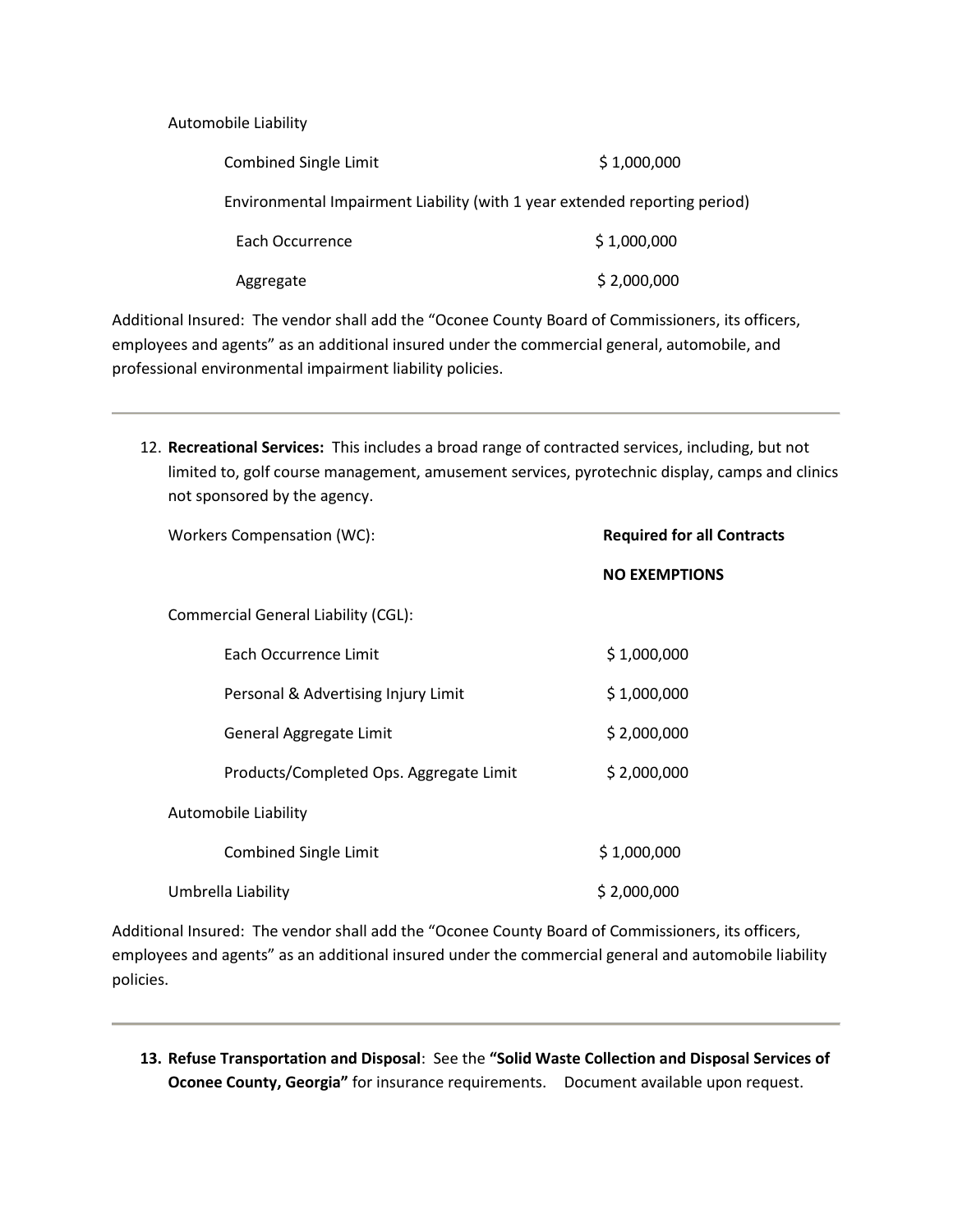Additional Insured: The vendor shall add the "Oconee County Board of Commissioners, its officers, employees and agents" as an additional insured under the commercial general and contractor's pollution liability policies.

## **14. Security:**

| Workers Compensation (WC):                 | <b>Required for all Contracts</b> |
|--------------------------------------------|-----------------------------------|
|                                            | <b>NO EXEMPTIONS</b>              |
| <b>Commercial General Liability (CGL):</b> |                                   |
| Each Occurrence Limit                      | \$1,000,000                       |
| Personal & Advertising Injury Limit        | \$1,000,000                       |
| General Aggregate Limit                    | \$2,000,000                       |
| Products/Completed Ops. Aggregate Limit    | \$2,000,000                       |
| Automobile Liability                       |                                   |
| <b>Combined Single Limit</b>               | \$1,000,000                       |
| Professional Liability Insurance           | \$3,000,000                       |

Additional Insured: The vendor shall add the "Oconee County Board of Commissioners, its officers, employees and agents" as an additional insured under the commercial general and professional liability policies.

# **15. Staffing Services:**

| Workers Compensation (WC):              | <b>Required for all Contracts</b> |  |
|-----------------------------------------|-----------------------------------|--|
|                                         | <b>NO EXEMPTIONS</b>              |  |
| Commercial General Liability (CGL):     |                                   |  |
| <b>Fach Occurrence Limit</b>            | \$1,000,000                       |  |
| Personal & Advertising Injury Limit     | \$1,000,000                       |  |
| General Aggregate Limit                 | \$2,000,000                       |  |
| Products/Completed Ops. Aggregate Limit | \$2,000,000                       |  |